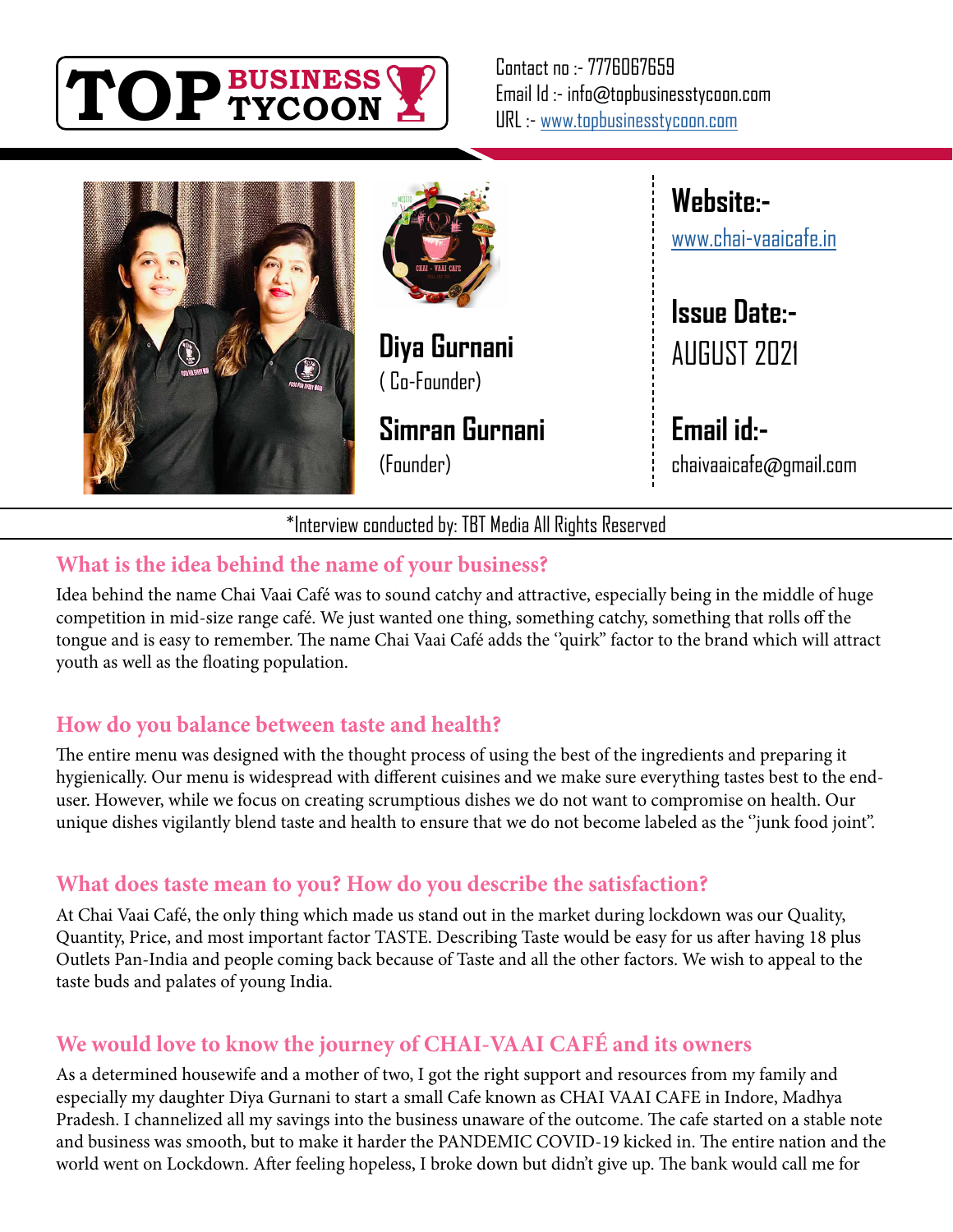# **CHAI VAAI CAFÉ**

clearance of dues. The shop licensor was not giving concession in the wake of the pandemic. A ray of hope came in when I was granted permission to re-open the cafe. We started fixing the damage by putting all the broken pieces together to bring us back into the business. Initially, it was very hard, but I believe it was my willpower and determination that resurrected us. The entire team started working on a strategy that took some time to implement but eventually we became CHAI VAAI CAFE PRIVATE LIMITED with over 19 Operational Outlets PAN - INDIA, and 5 Upcoming outlets. Chai Vaai Cafe Private Limited is visible in cities like Indore, Ambajogai, Lucknow, Ichalkaranji, Sirohi, Ahmedabad, Patna, Hyderabad, Bangalore, Varanasi, Jalgaon, Raipur, Jabalpur, Lalitpur, Navi Mumbai, and many more upcoming. It's been a mixture of hard and good times, still struggling but strong at Heart with all determination to show everyone who looked down on me for everything. Our amazing menu range was designed by food specialists with a very extensive plan for everyone in a budgeted and pocketfriendly manner.

#### **How do you differentiate yourself from your competitors? Why prefer CHAI-VAAI CAFÉ**

We have been different from the day we took our first step starting Chai Vaai Café. Our menu is unique in many ways. We offer over 7 different flavours of tea ranging from rose to chocolate and 12 different options for sandwiches. We have a special "Maa menu'' which encompasses homely recipes such as Rajashtani poha, Chur-Chur Parastha and more.

When we talk about Indore (Madhya Pradesh), a city called for foodies, establishing a café would mean plenty of competition. Indore has been booming non-stop for several years, so we kept the trend on and stood way apart from other Chai Brands who are growing and selling franchises all over. We serve almost the same Tea & Coffee menu as most other brands in the market but what differentiates us is that we have FOOD FOR EVERY MOOD. We practically serve every type of food on our menu to attract more people in a pocket-friendly way. Thus we do not compare ourselves to other

Chai-selling brands in the market. Our Vision and Mission are different from the others.

#### **What are the major differences that came in your work due to COVID 19 virus? Describe precautions that you follow.**

During the COVID-19 pandemic the biggest struggle of common man was the acquisition of basic needs such as food. With all the major food joints getting shut, people were literally scrambling day and night to bring food on their plates. Our situation was no different.

When we started our business with our first outlet, we were entering a market full of similar businesses all around, as everyone says Indore being a big foodie market we had to stand out to survive so all we focussed on was to stand out in that competition. Then came the COVID-19 pandemic, due to which nobody dared to put money in the business. Even with this scenario, we were successful in opening more than ten outlets PAN-INDIA in less than seven months. The core point of the brand has been simple to target everyone with a pocket-friendly menu so that in this situation we will be able to sustain and run the business. To be honest the biggest challenge has been the biggest opportunity.